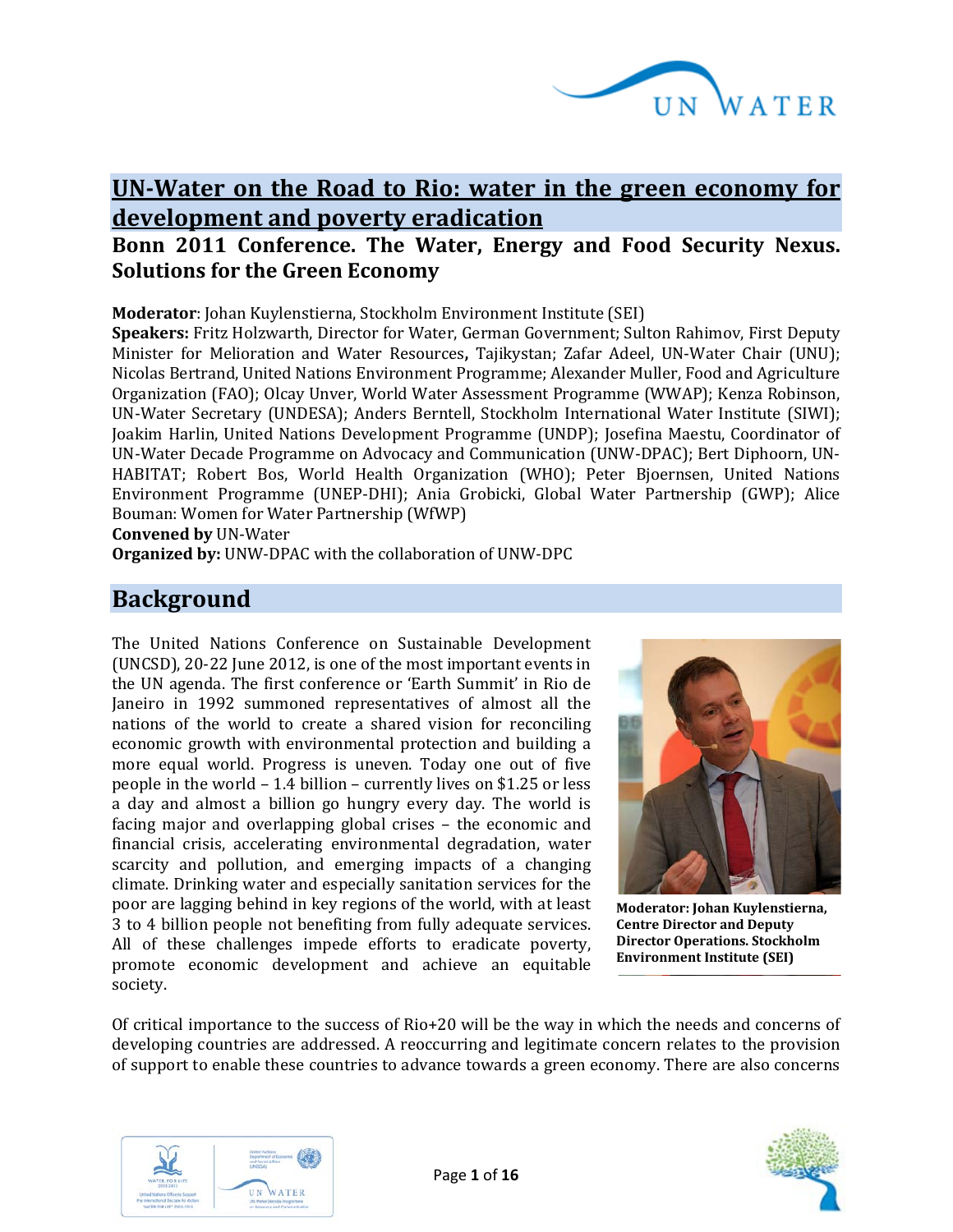

about the introduction of new conditionalities that might restrict or distort trade, financing and official development assistance, and limit public policy space to protect environment, regulate markets and pursue social objectives.. The principle of 'common but differentiated responsibilities' was enshrined as a cornerstone of sustainable development at the 1992 Rio Declaration and provides a framework for sharing fairly the costs of global environmental protection. Notably, developed countries must support the less developed countries in making the transition, through capacity, technology transfer, and reforms to the global economic and financial structures.

The need to speed and scale up the provision of basic drinking water and sanitation services for the poor and improve the management of the world's water resources – specially for productive uses and dealing with extreme events - has been underlined at previous international conferences on sustainable development. Both Earth Summits in Rio (1992) and Johannesburg (2002) called for actions to improve the delivery of services to the very poor and improve the way water is managed and used. Rio+20 presents a unique opportunity to boost commitment from governments and other stakeholders to implement these actions.

# **Political Expectations for Water and from UN-Water in Rio**

In the preparatory process some Member States have supported the idea of water being a key emerging issue to be addressed at the Rio conference. This is an encouraging sign for those keen to see water feature prominently at Rio+20. Germany and Tajikistan have provided leadership on water issues and they have explained some of their expectations for water in Rio and their expectations about the role that UN-Water could play.

**The German Government** is engaged in raising awareness for the nexus perspective. The difference with Integrated Water Resources Management (IWRM) is that whiles IWRM is water community driven, the nexus perspective proposes a two way dialogue with the sectors. It is a wakeup call to the sectors to say that the water community is eager to share experiences. It also helps clarify what the responsibilities of the sectors are. Otherwise it is difficult to set up measures and take action. Vice-versa the water community needs to also take on board the experiences from other sectors. UN-Water can be a cross cutting link to other sectors. In the agenda of other similar groupings in the UN is not possible to find a reference to water. Water seems to be forgotten. Some countries are counting on UN-Water to



**Dr. Fritz Holzwarth, Water Director Federal Ministry for the Environment, Nature Conservation and Nuclear, Germany**

bring water and development to the Green economy and sustainability agenda. It needs to be clear that the Green Economy is not a technology blue print that will solve problems. The message needs to be that without a good governance structure we will not be able to implement nexus perspectives. Global governance has to improve and this includes that the UN is "more nexus" and cross sectoral, overcoming the Silo debate. UN-Water can be a proper institution to communicate the nexus in depth and implement it in the UN system.



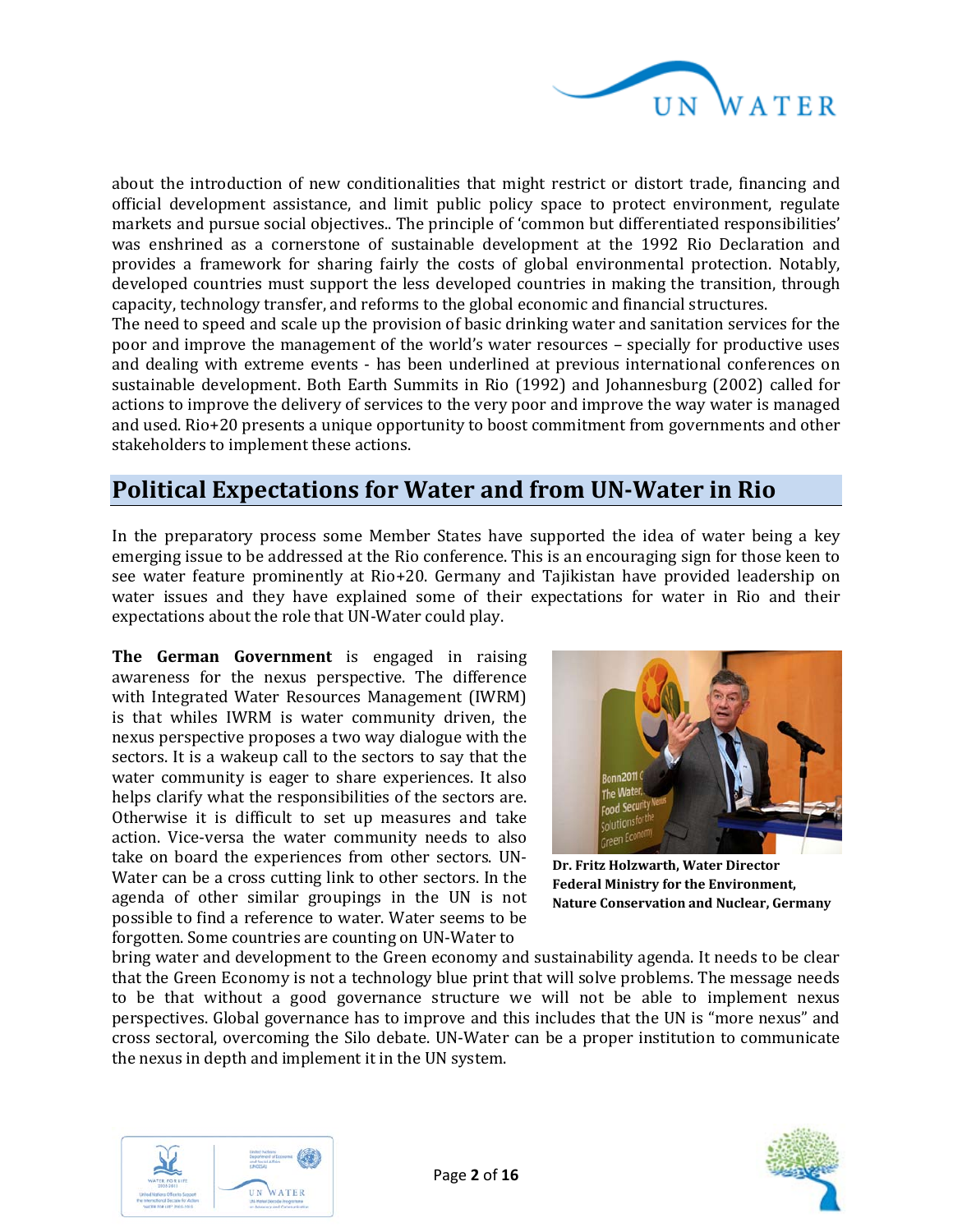

**Tajikistan** considers that much has been achieved in water management. However, demand for water resources and lack of resources are becoming real problems. In this context it will be difficult to achieve Sustainable Development. Rio+20 is an opportunity for new political commitments in

water where developed countries support Least Develop Countries (LDCs) by investing in projects, support the use of renewable resources and the implementation of sustainable consumption and production practices. It has to acknowledge that water plays a key role in development and is fundamental in the transition to a Green Economy. In Rio+20 water should be given highest priority and Rio should even be fully water oriented. UN Water is a key player and some Member States are ready to assist.

The Dushanbe 2011 Preparatory Conference on water cooperation has proposed to include a thematic section on water cooperation in the agenda for Rio+20. In Central Asia cooperation is of outmost importance to improve the welfare of the population. It may need to be based on acknowledging the important net economic benefits that result from cooperation, whiles there may be different sectoral and political interests.



**Sulton Rahiimov First Deputy Minister of Melioration and Water Resources, Tajikistan**

# **UN-Water, the Green Economy and the development agenda**

### **UN-Water messages for Rio**

**Momentum has been building to highlight water as a priority issue for Rio+20.** The main messages of UN-Water for Rio to participants of the Rio+20 Summit highlight the importance of sustainable water management and the efficient provision of adequate drinking water and sanitation services, investment in water infrastructure and waterbased adaptation to climate change, for successfully achieving a green economy. They emphasize the importance of targeting the poorest to help lift them out of poverty and realize their human right to basic drinking water and sanitation services. The Stockholm statement (agreed in the Stockholm World Water Week 2011) calls for effective water management to help adapt to the impacts of climate change and promote economic growth.



**Zafar Adeel, Chair UN-Water United Nations University (UNU)**

Water policy and institutional reform is urged, in order to promote water use efficiency, protect freshwater ecosystems and achieve water,

energy and food security. Increasing the water resilience and sustainability of cities is identified as a priority area, as is agriculture where there is a need to increase efficiencies along the whole food supply chain from water use through to reducing food wastage.



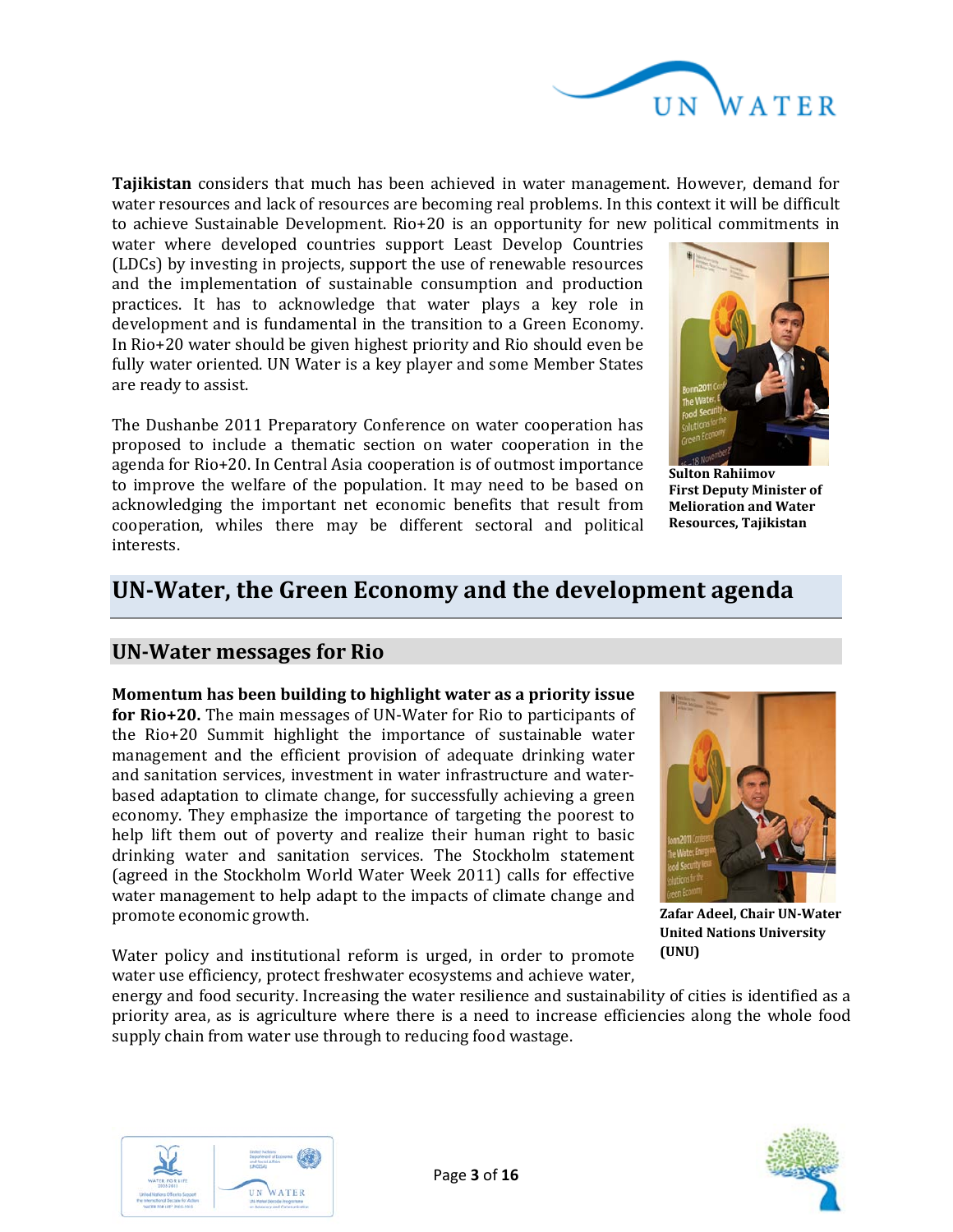

### **Key UN-Water members and partners initiatives**

There are some key initiatives that have been important to explain the role that water needs to have in Rio as part of the Green Economy and the development agenda. These include the UNEP Green Economy initiative, the World Water Development Report, the FAO Agriculture and the Green economy, and the Stockholm Statement.



**Nicolas Bertrand, Programme Officer United Nations Environment Programme (UNEP)**

**There is no green economy without water and good water resources management.** The green economy serves to implement the three pillars of sustainable development (environmental, economic and social). The United Nations Environment Programme (UNEP) define a green economy as one that results in improved human well-being and social equity, while significantly reducing environmental risks and ecological scarcities.

*The green economy concept has already served an important purpose: acting as a catalyst and rallying individual, national and international actors to work together towards a common vision. While it is evident that 'business-as-usual' is not working, articulating the details of a green economy and identifying possible pathways to get there will be a major task for the Rio+20 Summit.*

**The business as usual approach must change.** The forthcoming World Water Development Report 4 emphasizes that this requires that we address "out of the water box issues". This is so because the key drivers impacting the condition, use and management of water resources are all external to the water box. The framework within which water managers operate are drawn by the decisions of those leaders in the governments, civil society and private sector at large, in many cases without water being taken into account. Today, this also requires recognizing and dealing with the uncertainties and associated risks involved in the planning, management and operation of waterrelated systems which have increased in number, severity, and complexity.



**Olcay Ünver, Coordinator. United Nations World Water Assessment Programme (WWAP)**

*We are still having problems to integrate economic tools, and inequity in water management. Most solutions for this come from outside of the water box. We cannot be talking bilaterally –water and other sectors- but we need to do it triangularly so that we can take account the co-benefits and trade offs that decisions can create and that appear via water resource management. Tools, such as scenario building or foresight tools and modeling, help consider tangible and less tangible benefits for the sectors, to take informed decisions.*



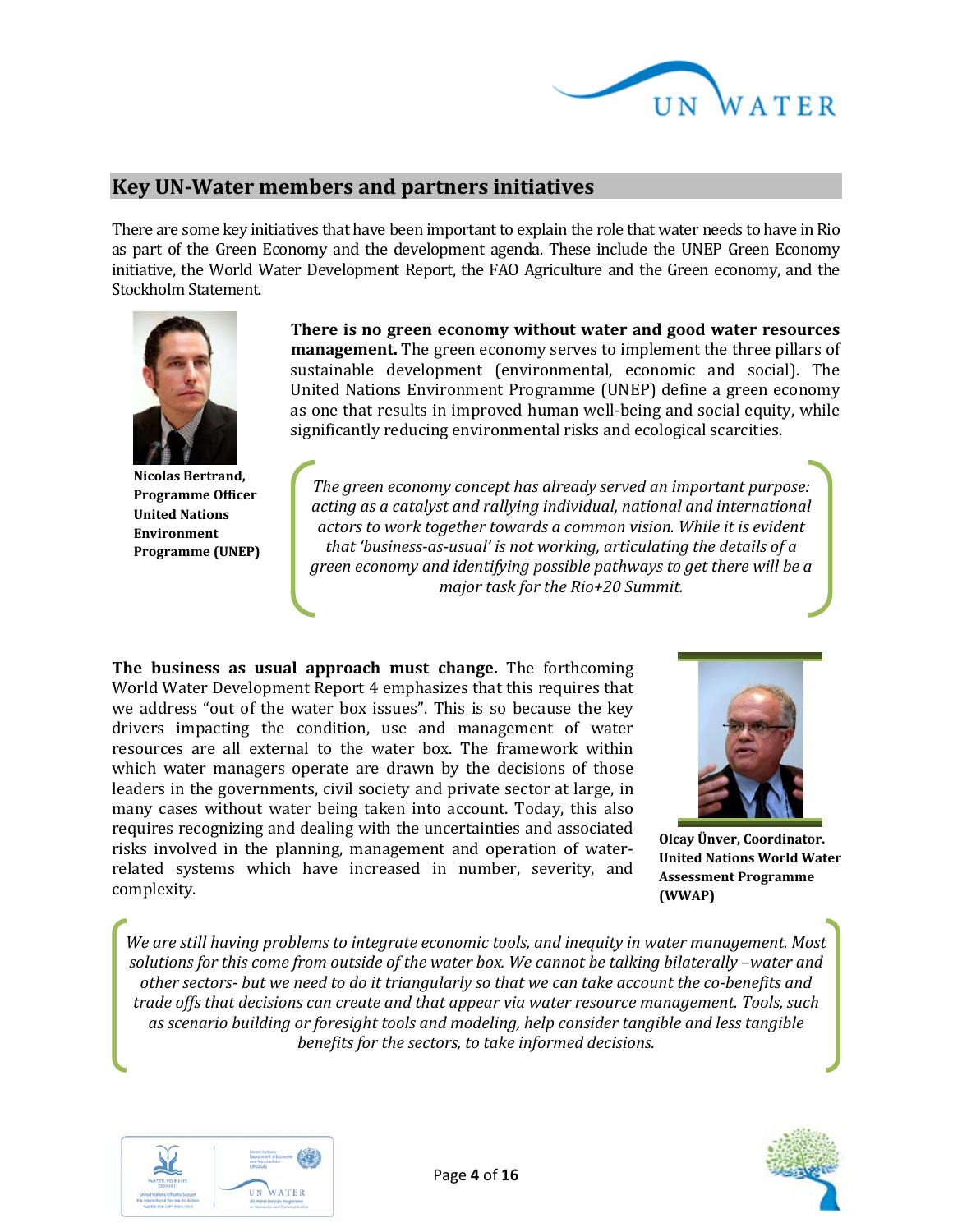

**The need to improve efficiency**. During the World Water Week 2010 the Stockholm Statement was issued. It declares that "water is the bloodstream of the green economy". A number of specific targets are proposed for participants of the Rio+20 Summit, such as a "20% increase in water use efficiency in agriculture" and a "20% decrease in water pollution" by 2020.

*There are looses of about 50%. In our own homes there is a lot of waster that can be avoided. We have to move on and implement IWRM by the sectors.*



**Anders Berntell, Executive Director. Stockholm International Water Institute (SIWI)**

**Water and agriculture in the green economy**. On 22 March 2012, World Water Day will draw international attention on the relationship between water and food security. Agriculture is a key issue for the green economy as it accounts for 37% of employment, 34% of land use, 70% of water use and up to 30% of greenhouse gas emissions, globally. Food **production has been successful but we** lose 40% of food and we have 599 million people hungry. Agricultural production will have to increase to achieve food security for a growing population, whilst using fewer natural resources and reducing poverty through improved rural livelihoods.



**Alexander Müller, Assistant Director-General for Natural Resources. Food and Agriculture Organization (FAO)**

*The Nexus perspective helps us go beyond Intergrated Water Resources Management (IWR) and supports that the sectors take action to improve resilience. FAO has prepared the "first report on the state of land and water resources for food and agriculture". There are risks today and there will be more tomorrow. This could mea less food and ecosystem services to achieve resilience if we do not address the nexus.*

**The major outcome of the Rio+20** Summit will be a 'focused political document' on the objectives and two themes of the conference. This output will be the subject of intense discussion and negotiations in the months to come, and of course during the conference itself. At the second



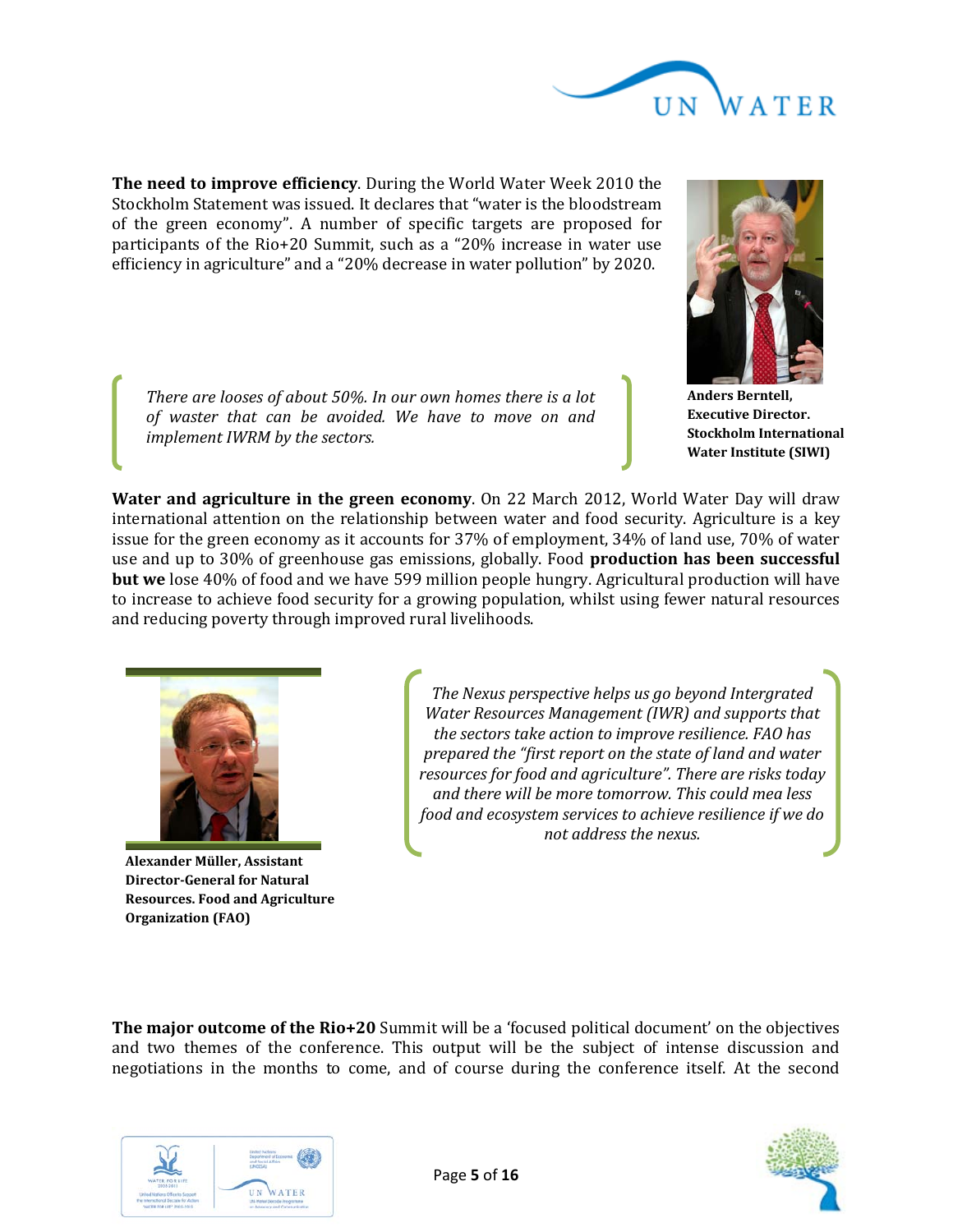

meeting of the Preparatory Committee in March 2011, the conference Bureau issued an invitation *to all stakeholders* to provide comments and input for a draft working document – the Zero Draft *–* which will form the basis for the outcome document of the conference. This Zero Draft is being compiled by the Bureau of the UNCSD Preparatory Committee based on the contributions from stakeholders and Member States and presented in January 2012 when a three-day meeting will be convened to discuss the contents.

The General Assembly recognized that water cooperation is a main challenge in water management and there is a need to identify ways to strengthen cooperation and dialogue, demonstrating best



**Kenza Robinson, Secretary UN-Water. United Nations Department of Economic and Social Affairs (UNDESA)**

practice, and showcasing effective approaches for the joint management of transboundary water resource. This needs to be a key issues considered for water in Rio highlighting the importance of water cooperation `for peace and security', 'for sustainable development', 'for poverty alleviation', 'for environmental sustainability', and 'for universal water access'.

*Developing countries are very diverse. Equity issues need to be dealt with. So far there are international initiatives. We do talk about the bottom billion but dealing with equity entails that we need to involve them too. This means encouraging engagement of the users. In the preparatory process of Rio we have started by including inputs by stakeholders and this may have an impact on how we engage the national and local level.*



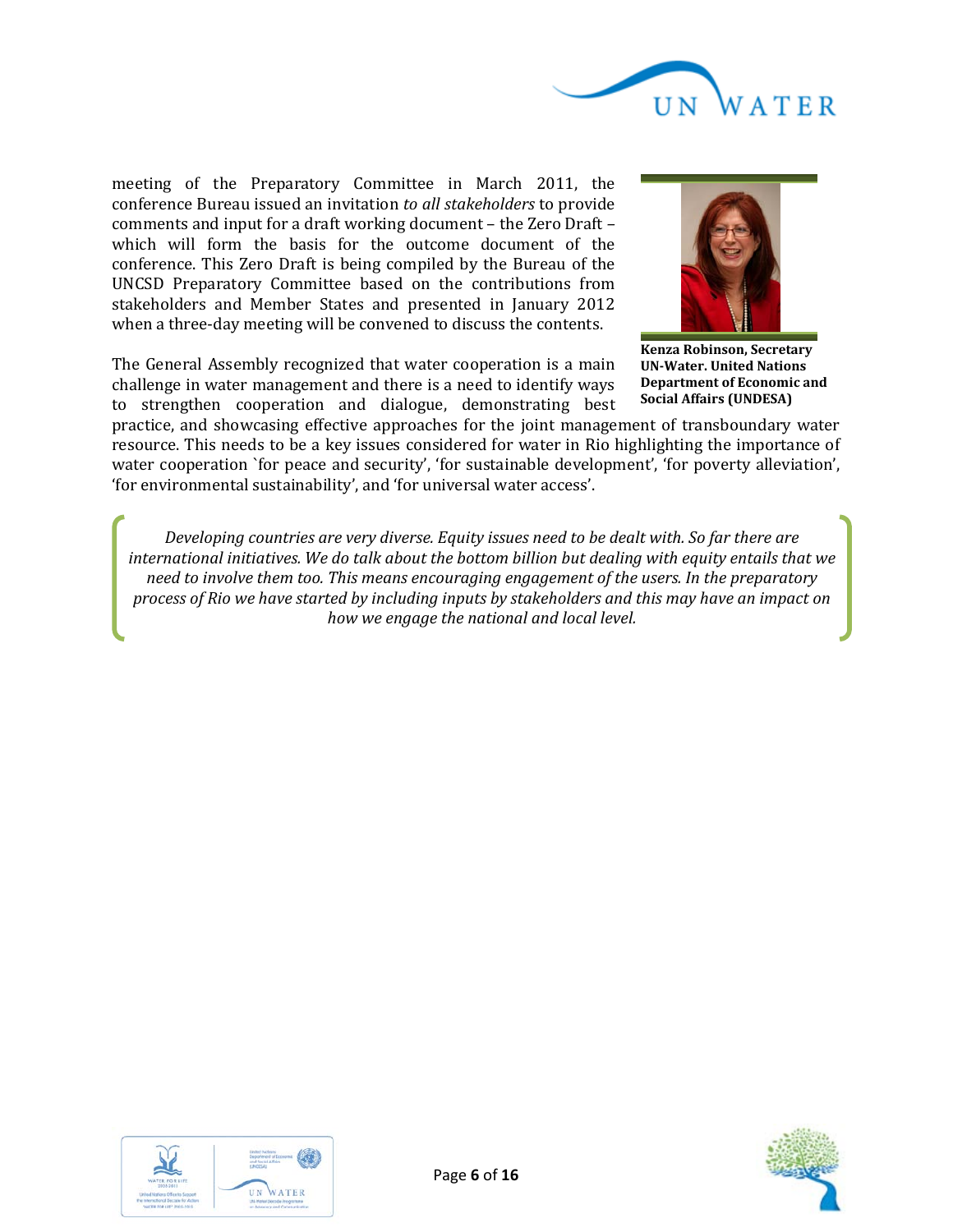

## **Discussion points**



### **Water in Rio and a green economy**

- $\checkmark$  Green Economy for water can be seen as a reformulation of what sustainable development stands for in its original definition: development, including economic development, which is socially just (based on equality and sharing) with due consideration for the environment and safeguarding our ecosystems that we ultimately depend on for the survival of our planet. If we stand by the values agreed in Rio, the green economy applies to all development efforts at all levels.
- $\checkmark$  We have objectives and targets. Agenda 21 is still valid. Many countries have embarked on implementing it and we need to ensure that we follow through. The MDGs are all water related. However, there may be a disconnect between national priories and actions and those at international level. National priorities



**Joakim Harlin, Senior Water Resources Advisor United Nations Development Programme (UNDP)**



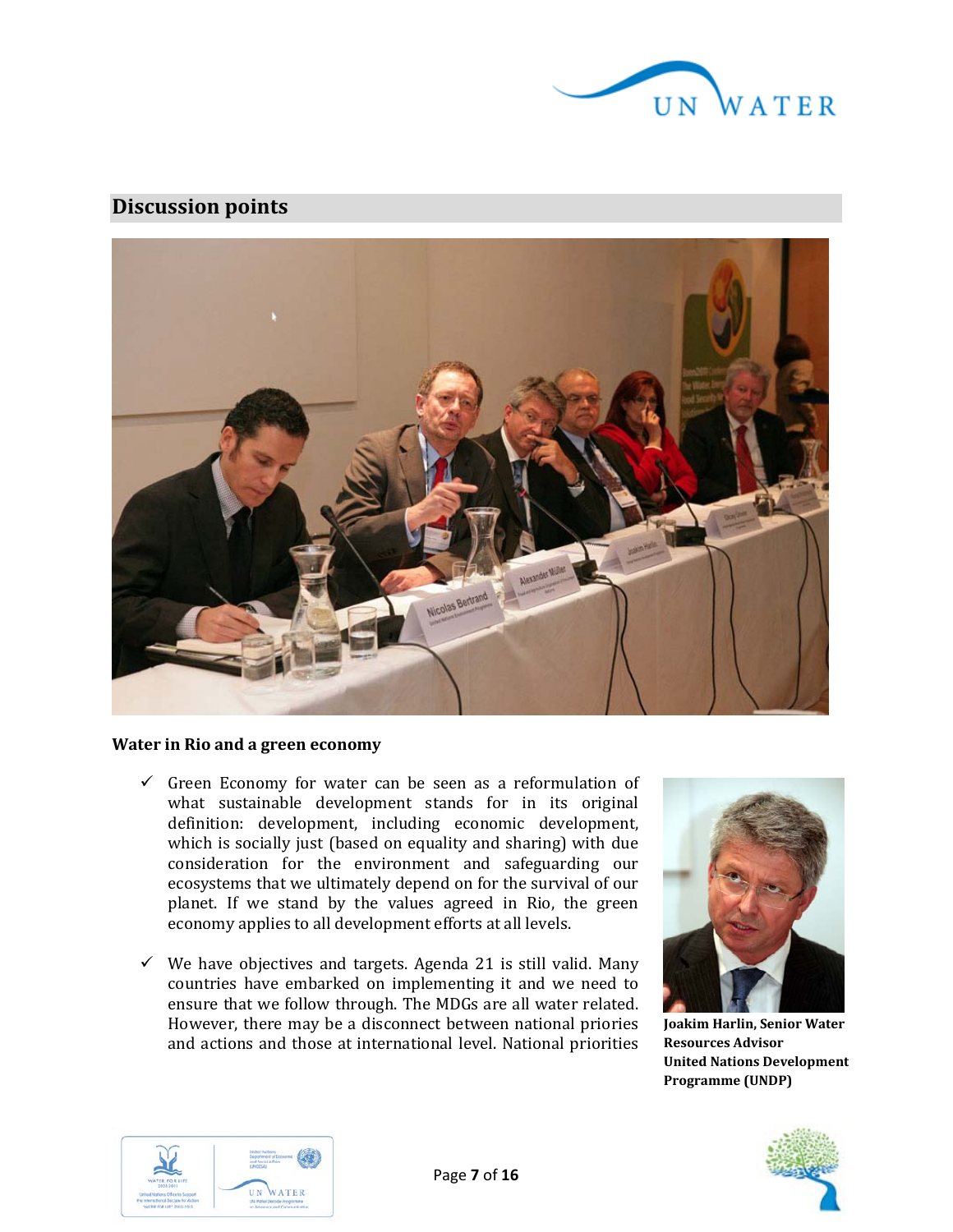

and experience has to factored into policy making and normative work.

- $\checkmark$  There are concerns and disagreements on the very definition of the green economy. Some consider that this may mean new conditionalities to trade and aid. Some countries would like to discuss market access so that there are not further restrictions.
- **The Rio+20 summit can help frame the areas - especially environment and perhaps climate related – that should be factored into the next set of goals** – The Sustainable Development Goals, that will follow after 2015. They need to reflect what the countries themselves state and perceive as important.
- $\checkmark$  Being green' intrinsically means being water friendly: It is fundamentally impossible to be green without being water friendly. The problem arises when actions in other domains ignore or misunderstand that water underpins the entire green economy, and that without planning for good management of freshwater resources the entire sustainable development is put at risk.. While different sectors can be 'in competition' over water, it is clear that all the benefits of water are required for sustainable economic development, and therefore 'green' policy should be based on the premise that water unpins the entire 'green' process.

### **The business as usual approach must change.**



**Participants attending the session**

**the major barriers to progress.** In reality, water cuts across all social,<br>economic and environmental environmental activities. As such, it cannot be confined to one sector; its confined to one sector; its governance requires cooperation and coordination across diverse<br>stakeholders and sectoral stakeholders and sectoral<br>'iurisdictions'. Water availability 'jurisdictions'. must be understood within the context of the hydrological cycle, which is influenced by multiple factors, trends, uncertainties and the associated risks that extend beyond a narrow sectoral focus. Without<br>taking into account water's taking into account water's interactions with other sectors

within the energy/food/health nexus. It is vital that the overarching goal of sustainable development explicitly features water as a key component in the decision making process.

 $\checkmark$  There is a need to promote a more in-depth change of practice in the face of climate **change**. A first global study based on climate change scenarios for 2020 and 2030 showed





**The idea that water is a sector that can operate and be managed in a vacuum is one of**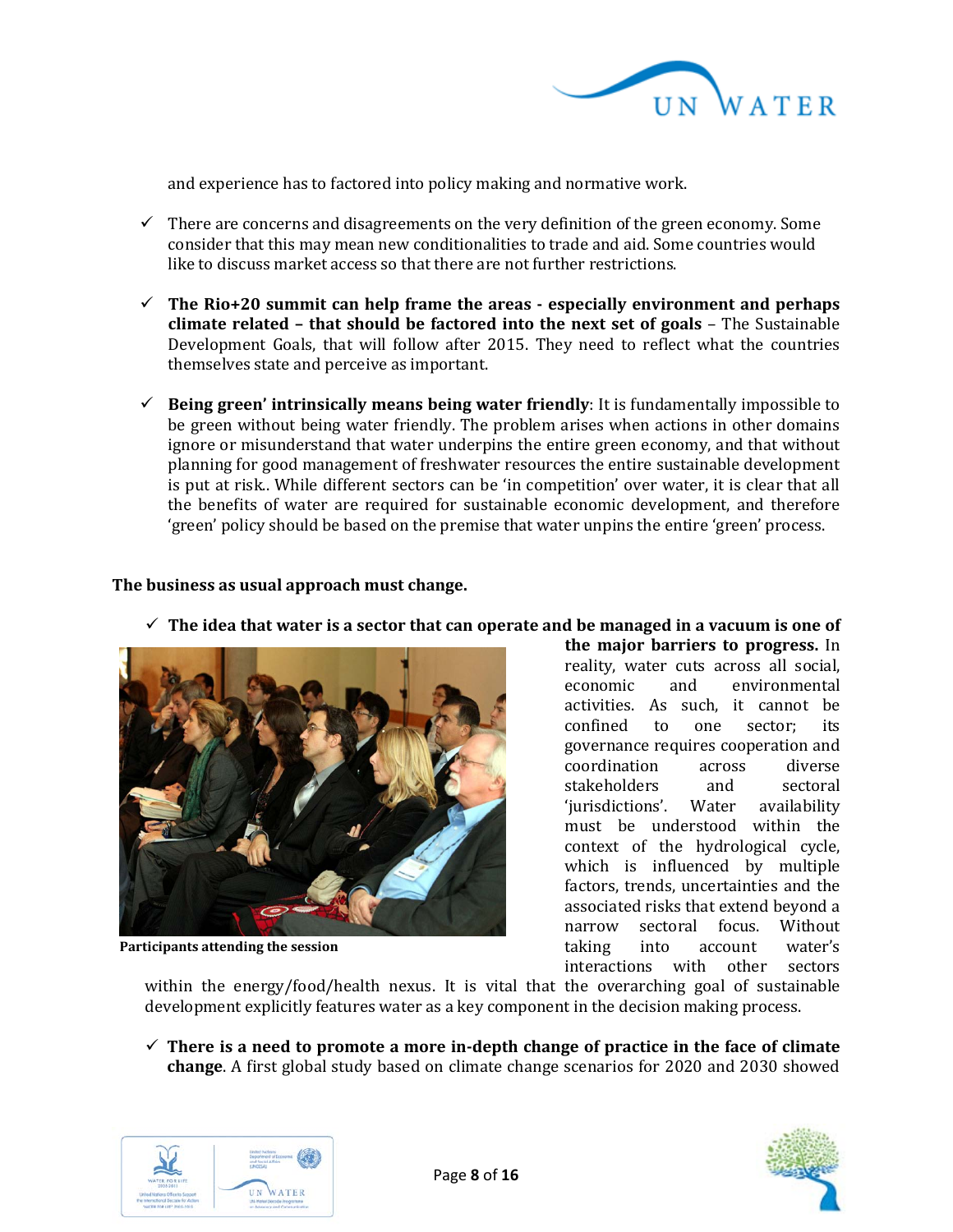

that there are differences in resilience for different types of water supply and sanitation systems and services. Clearly, adaptation of existing systems and incorporation of resilience parameters in systems currently being planned needs to be the focus, particularly in urban settings. This issue now needs to be taken up by national governments and municipal authorities to create or strengthen the institutional arrangements that encourage climate change scientists, water supply and sanitation planners and engineers to work together. Such an approach will fit very well with addressing the needs of an aging infrastructure that needs upgrading in any case to ensure the level of service required to ensure basic needs and minimize public health risks.

 In order to **work in the nexus** water professionals may need to familiarize themselves with the problems in other sectors and identify ways by which "water" can contribute to the solutions of their challenges. No-one is waiting for more challenges to tackle, especially if they are perceived to be outside of one's own institutional remit (i.e. health problems are a problem for the health sector to deal with). The key could be to put an economic label on problems (transfer of hidden costs) and on solutions (multiple economic benefits for different sectors from one particular intervention).

## **UN-Water heading for Rio: moving to action**

## **Messages from the 2011 UN-Water Conference on Water in the Green Economy in Practice**

UN-Water has already been contributing to the process of moving to action. The UN-Water Toolbox on water on the green economy in practice explain that the challenges related to water are unquestionably great, but there have been many examples of successful sustainable water management which delivers the socalled 'triple bottom' benefits for economies, people and the environment. Six tools are proposed which can be used to facilitate change and support the transition towards a green economy: (1) economic instruments; (2) green jobs; (3) cost recovery and financing; (4) investments in biodiversity; (5) technology; and (6) water planning.



**Josefina Maestu, Coordinator. UN-Water Decade Programme on Advocacy and Communication (UNW-DPAC)**

These tools can enable us to 'do more with less', overcome barriers, harness opportunities and change behaviours in order to achieve a green economy. It is essential to underline that countries are different and are at different stages of development; that some preconditions must be met for successful implementation of the different tools.



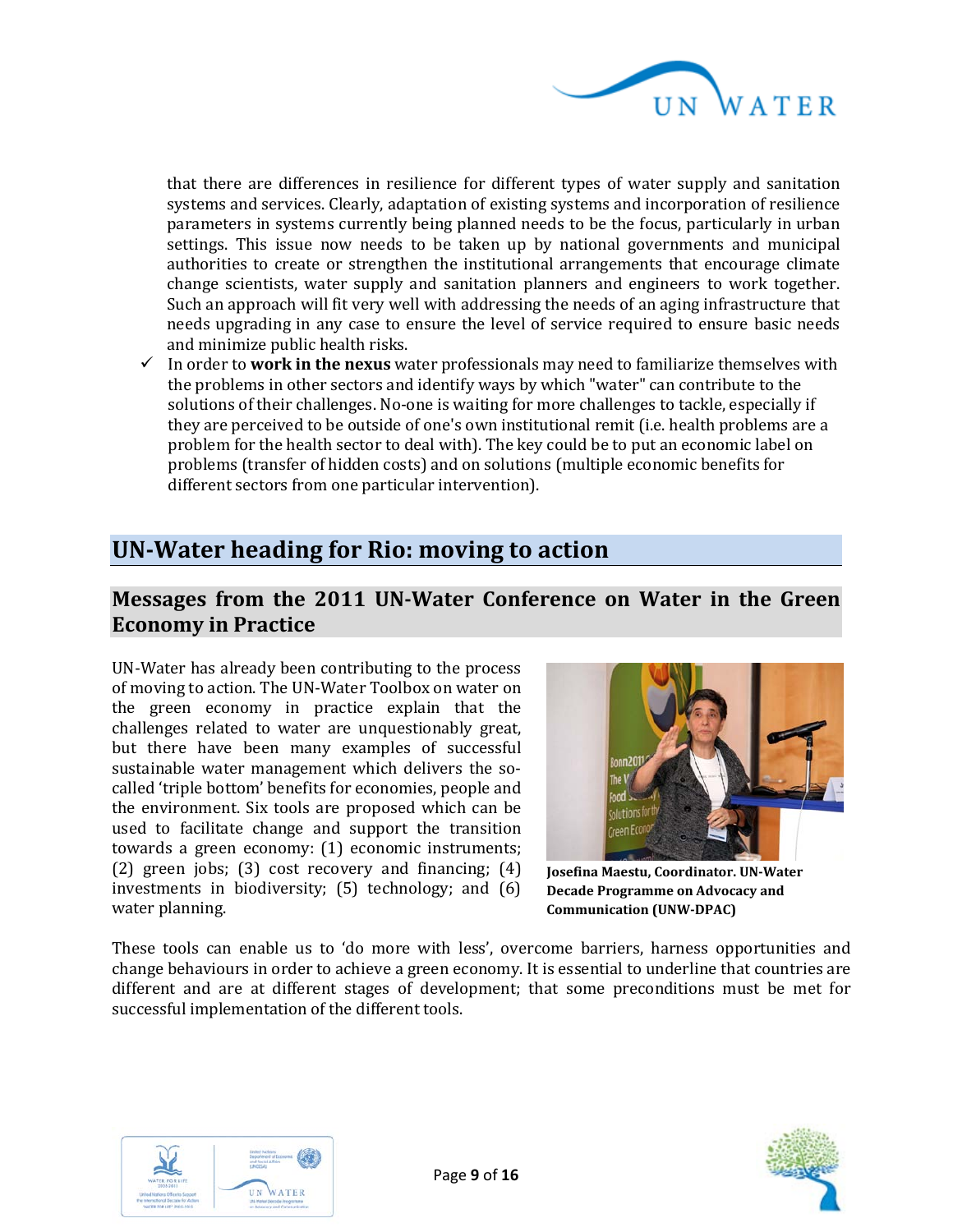

## **UN-Water actions and the Road ahead**

UN-Water members and partners will continue contributing in the preparation of Rio+20, specially insuring that they support moving to action. There are specific actions that may be most appropriate in cities in Least Development countries; actions and targets that have helped in progressing with improved water resources management objectives; actions helping to achieve the Millennium Development Goals (MDGs) and beyond; including the role of women empowerment in insuring the progressive realization of goals.

**Water and cities in a green economy**. Half of humanity now lives in cities, and within two decades, nearly **60%** of the world's population will be urban dwellers. Cities cannot be sustainable without ensuring reliable access to safe drinking water and adequate sanitation, as well as wastewater treatment and stormwater drainage. However, water supply and sanitation services in urban areas have generally failed to keep pace with urban population growth. Global economic expansion also contributes to increased water demand through the rising number of consumers, desire for higher levels of service and changes in consumption patterns.



**Bert Diphoorn, Director. Human Settlements Financing Division UN-HABITAT**

Although worldwide the proportion of people with access to water and sanitation gradually increases, in 2008 there were more urban dwellers without access to improved water sources (**114 million** more) and basic sanitation (**134 million** more) than in the year 2000. Urban growth is most rapid in the developing world, where cities gain an average of **5 million** residents every month. This brings along many challenges, especially for the urban poor.

*Looking at Rio and beyond from an urban perspective needs to consider that we are looking at a nexus in an urbanizing world. The figures show that growth takes places in the secondary towns. For these cities urbanization may be an opportunity because it has so many advantages. Cities are centers of innovation and of economic activity and there are economies of scale for services and production. However, we have to have plans. Urban and regional planning is essential to be able to take advantage of the many benefits of city growth. This requires to work with stakeholders and Local governments, majors and city planners. This is necessary for utilities to be able to provide adequate services, reduce and clean up pollution.*



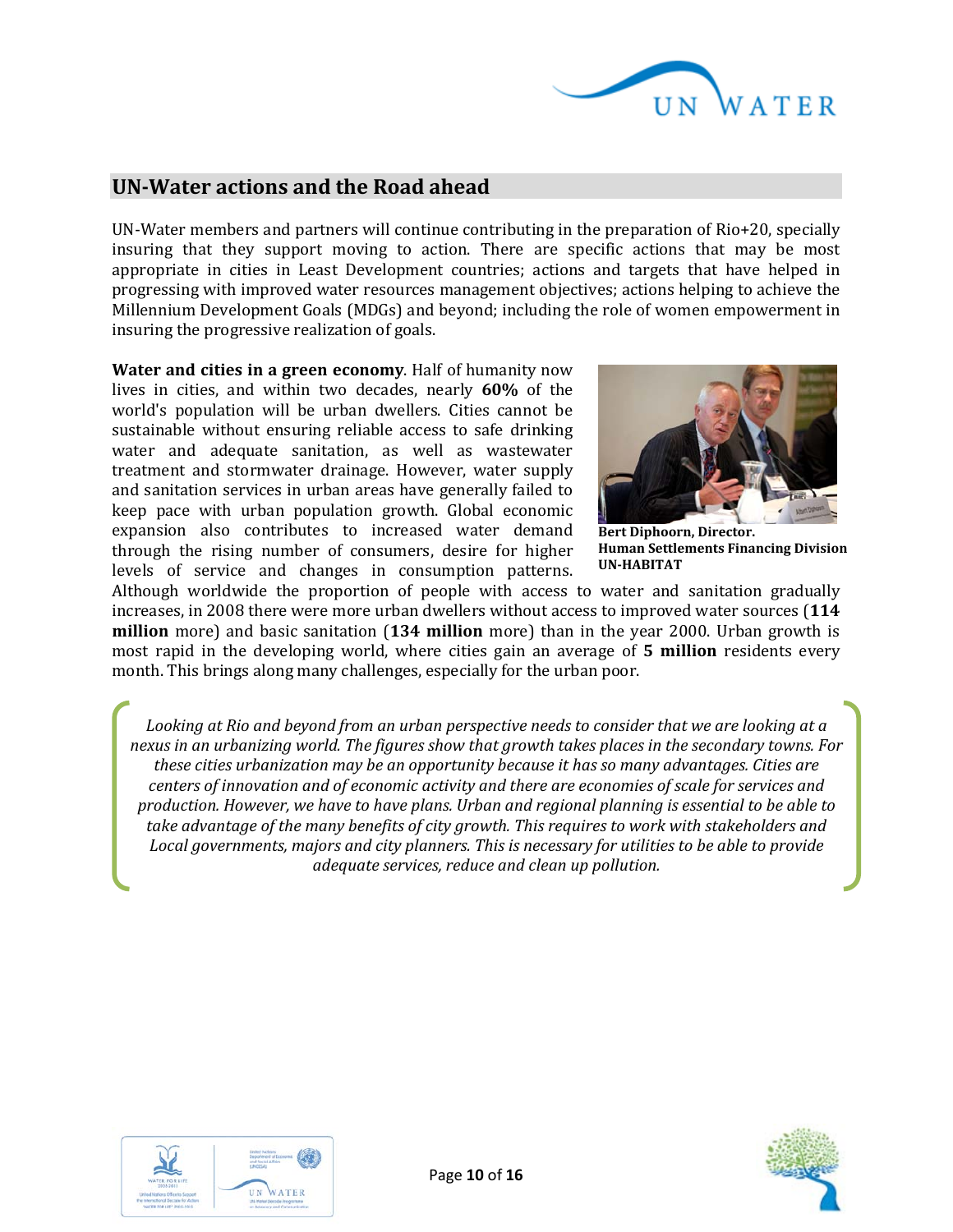

**Universal coverage and scaling up sanitation**. An important issue for discussion at Rio+20 is the future of the Millennium Development Goals (MDGs). Ever since their inception, the eight MDGs have catalyzed and directed international development efforts. The year 2015 will likely be met with some successes and some failures. The target to halve the proportion of people without

*The 1978 Almaty declaration on Health and Development focused on the interlinkages/cross cutting and health cobenefits supporting the environmental argument. However, the reality is that competition exists in society for limited resources and there is no funding for intersectoral collaboration. Ministries and agencies are organized sectorally. The reality is that taking health on board by other sectors has not been so successful. For the future we need to look at the Human right to Water and Sanitation and what does this means?. Improving Accountability has been helpful for achieving the MDGs in drinking water before 2015 but this has been achieved with huge inequalities-For universal coverage we need to establish targets based on progressive realization!!*



**Robert Bos, Coordinator. Water, Sanitation, Hygiene and Health, World Health Organization (WHO)**

sustainable access to safe drinking water is on track for being achieved globally, but the sanitation target lags seriously behind. There is as yet no global framework looking beyond 2015 and the question of 'what next' bears on the future of the sustainable development agenda. Initial discussions led by the WHO and UNICEF on post-2015 monitoring of drinking water and sanitation indicate broad agreement that further goals, targets and indicators are still necessary.

One possible outcome is the conversion of the water and sanitation targets into a goal of universal coverage for both. There is support for new global targets but which are better linked to national level targets and accompanied by continued assessment of the enabling environment (e.g. policy frameworks, institutional arrangements, human resource base, financial flows) to identify bottlenecks in implementation. A key message to Rio+20 is that water and sanitation targets should reflect the General Assembly Resolution 64/292 which declared these services as a human right. The human rights concept of progressive realization should be implemented through rolling fiveyear interim targets allowing for ongoing monitoring and revision.

**Women for Water** is about involving this immense segment of the world population that has no adequate access to drinking water and sanitation, food and energy for their daily needs, and those of their families. Many of them live in rural areas. Women, if they get out of their isolated position and when being empowered to take development into their own hands, become self sufficient. It is all about creating an enabling environment for women and their organisations to play that role at the various levels, to further womens' leadership and to ensure that women can participate on an equal footing, especially in the social settings where this is not readily accepted. And particularly at local level, where implementation takes place.



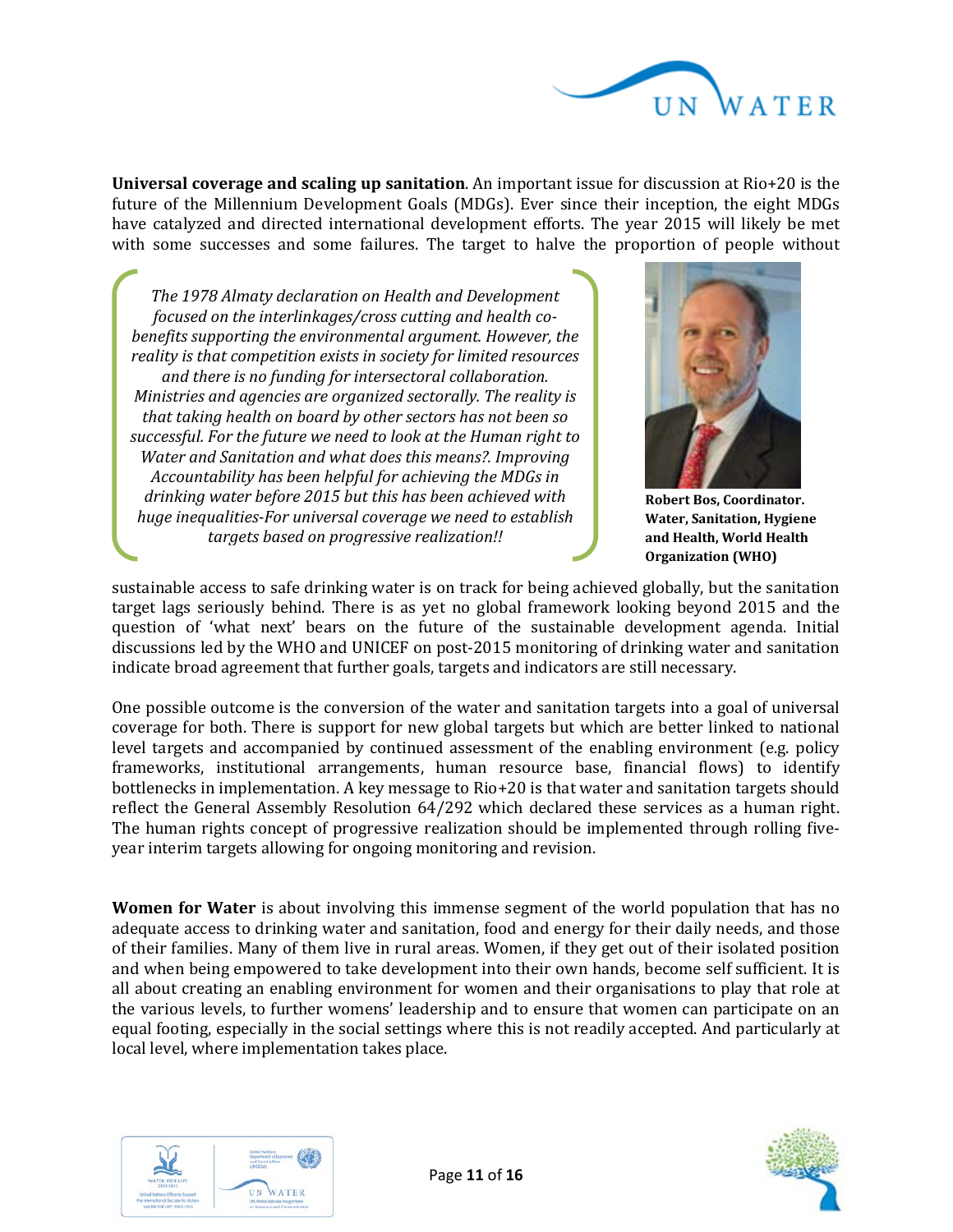

*Often, the appropriate level for provision of watsan services is the community level. There women as an organized group have a role to play; they ensure community empowerment complementing governments in the creation of an enabling environment for local action. In Tanzania for instance, cooperation of women'' s Major Group with local and national authorities created functional water user associations and –with little money – adequate water & sanitation provisions were realised preventing children from dropping out of school and helping to curb the negative consequences of AIDS. The resistance of donors to valuing expert advice over local insights was effectively overcome resulting in community ownership and use of local skills.*



**Alice Bouman-Dentener, President. Women for Water Partnership**

*Women for Water Partnership brings the Rio/Dublin Principles into practice: We further women leadership and ensure that women can participate on an equal footing, especially in the social settings where this is not readily accepted. We particularly support women's groups at local level, where the implementation takes place. We do this by giving them means to develop themselves; by giving them exposure; by jointly articulating views and needs; and by making sure that they are equal partners in their own development and not target groups for the development efforts of others. If you take into consideration that women and their organizations themselves receive less than 1 % of the total development budget, I would say, there is room for improvement.*

There is still a way to go in **improving water resources management**. To this end, UN-Water has undertaken a global survey of 122 countries to take stock on the progress that has been made so far and to identify implementation gaps. A global status report on the 'application on integrated approaches to the development, management and use of water resources' will be delivered to Rio+20. Preliminary findings from the survey indicate that most governments have made progress with water sector reform; but that the implementation process which sees principles turned into policy, laws, strategies and plans is slow. Some countries have difficulty moving beyond the first political steps and targeted support is needed to help bring all countries up to speed.



**Peter Bjoernsen. Director. Centre for Water and Environment United Nations Environment Programme (UNEP-DHI)**



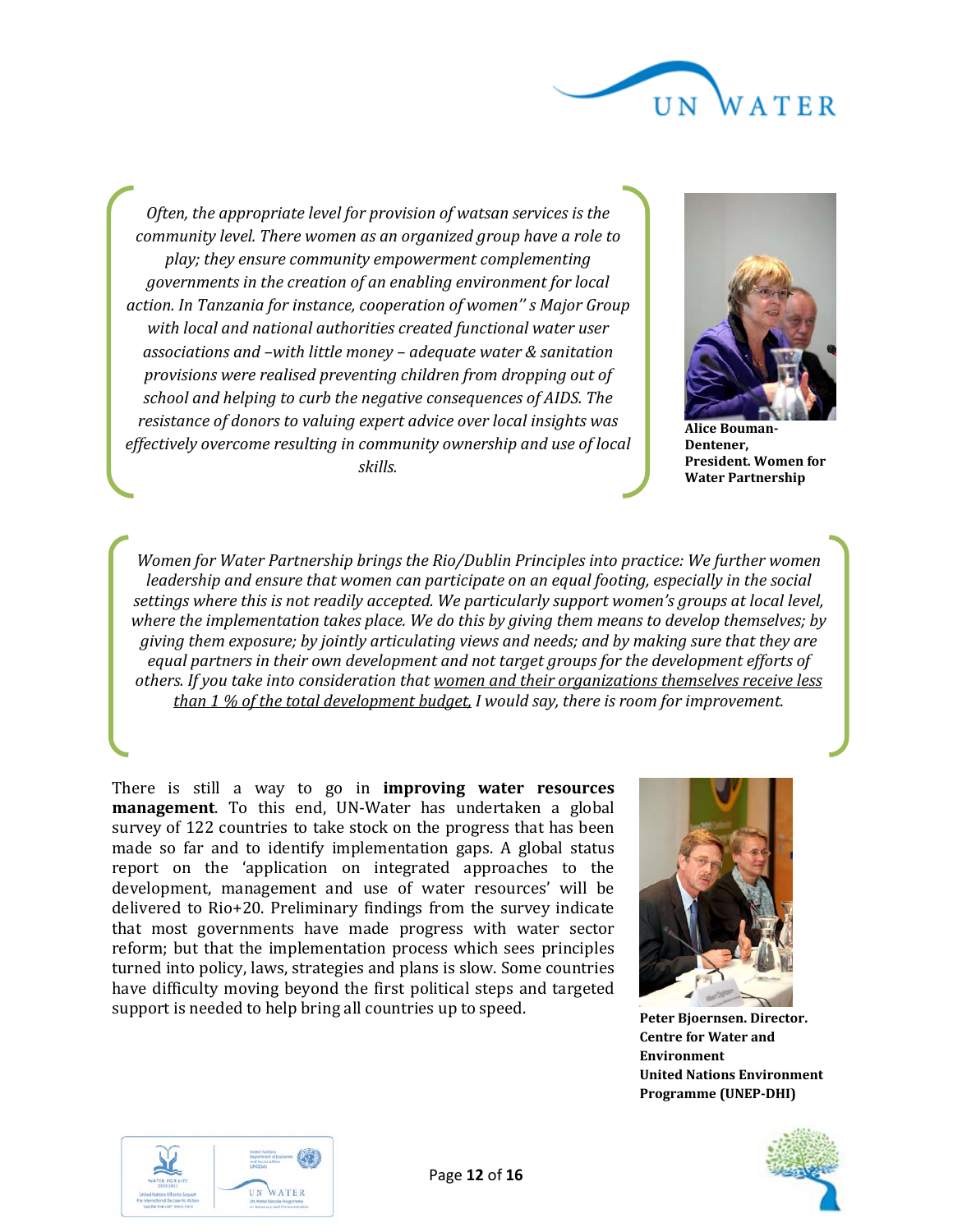

*Reforms are too slow. The UN-Water survey show that priorities vary between developed and least developed countries. Least Developed Countries focus on immediate needs for water and sanitation whiles developed countries prioritize environmental goals. However, challenges are common. What can we do? Moving to new concepts should not override existing process. We have not been good at monitoring the water management reform processes and this is important because it helps bring credibility. We cannot have goals on water resources management that nobody owns. We need to be much more concrete about different priorities and targets.*

**The shift from principles to practice has only just started in water resources management.** Taking the Rio process as a baseline, we are only just gearing up towards implementation of the agreements and action plans. Much emphasis has been given in the past decades to legal and institutional frameworks. And rightly so. Now that we have this sufficiently in place, particularly at the international level, but in many instances also at national level, decision maker would need to engage in full speed implementation. This requires a different mindset and a different set of actors. It also implies: going from government to governance. (GWP-TAC paper on effective water governance). Diversity and inclusion are key. This requires re-allocation of available funds to reflect the different roles and to make sure that all key actors – including the Major Group Women- can indeed participate on an equal footing.



**Ania Grobicki. Executive Secretary, Global Water Partnership (GWP)**

*More people are becoming more aware that there is a crunch coming in water that will affect all sectors!! The turning point is there. The terminology is clear. There is no contradiction between Integrated Water Resources Management, Sustainable Development and Green Economy. To work intersectoral means more understanding of the economic underpinning. Understanding the economic value of water for the different sectors and have the information available to make the point to policy makers. There is no enough time but the monitoring frameworks that need to be developed after Rio would require to put more emphasis on the economic value of water. if you treasure it, measure it"! As people start to appreciate the value of water, because it is becoming* 

### **Discussion points**

### **On access to basic water and sanitation services**

 $\checkmark$  Before we focus on universal coverage as a time bound goal we should compare our experiences and lessons learned from the 1980s international drinking water and sanitation



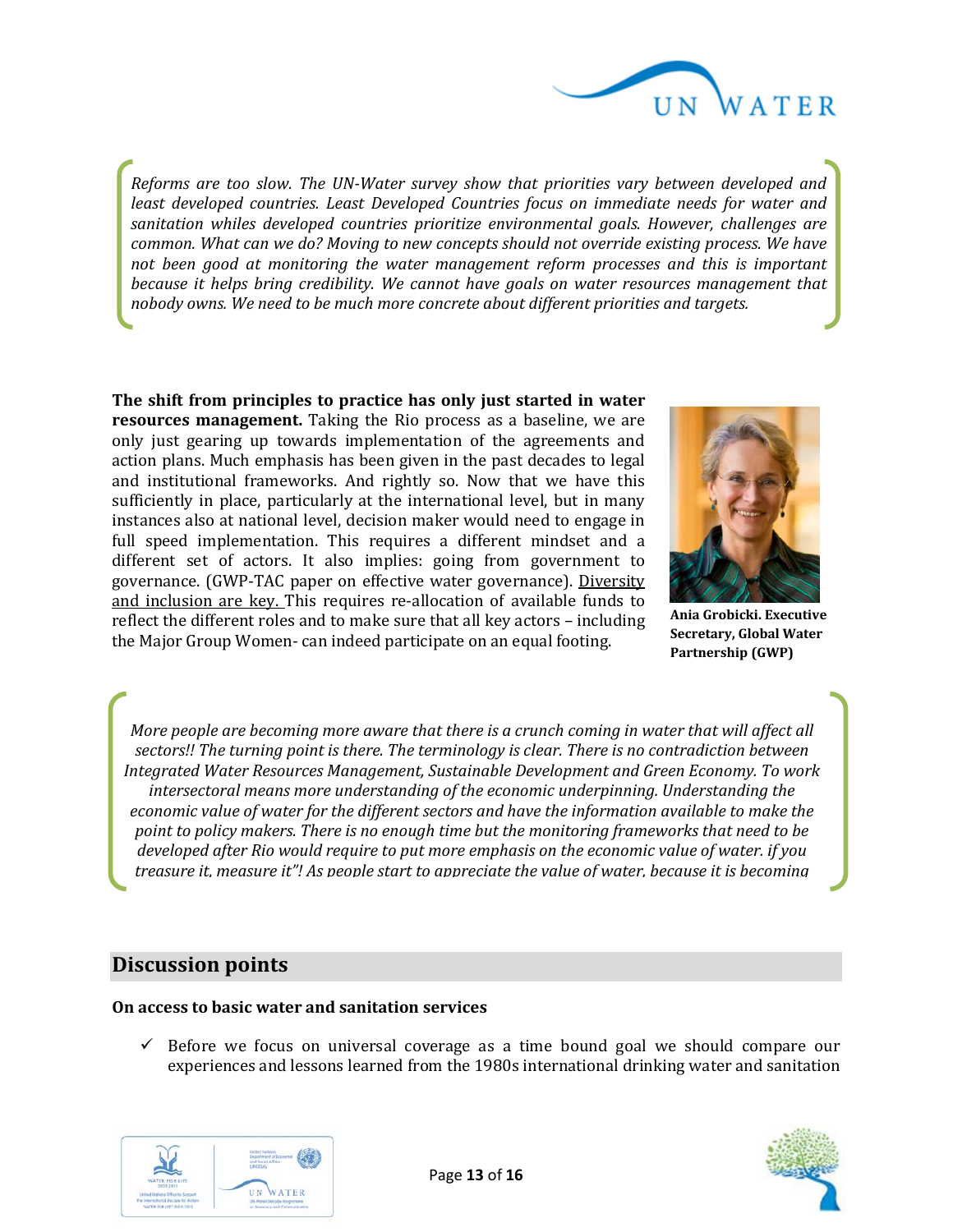

decade with those of the MDG period. In brief (1) aspirational goals are great motivators for once - but they leave a "hang-over" perception because they are not reached. So the often impressive results are overshadowed by this negative feeling at the end; (2) clear goals defined on the basis of a rational analysis (with perhaps 10% aspiration added) work very well as long as they are defined in a workable way (the weakness of the MDG drinkingwater target is its proportional nature, so goalposts are moving as the population increases) with a limited number of measurable indicators; (3) emulating a well-designed target and applying it to another related area is a mistake; the failure to meet the MDG sanitation target may have more to do with the fact that the target was copied from the drinking-water one without a rational analysis than with the incapacity of countries to deal with sanitation.

 $\checkmark$  Looking at coverage as the ultimate goal forces us to deploy a framework of rational targets on the short-term and to adapt them as needed based on effective monitoring. Post 2015 means sustainable development and human rights indicators. The important political choice that needs to be made is whether the focus should be entirely on the 50% that has not benefited from the MDG incentives (a group that will be hard to reach) or whether a more differentiated approach along the water and sanitation ladder has to be pursued.

### **Are we addressing women's empowerment so far?**

- $\checkmark$  We need to reach the 'Bottom Billion': the immense segment of the world population that has no adequate access to water and sanitation, food and energy for their daily needs. Many of them live in rural areas. The majority of them are women. The general perception is that the lowest cohorts of this 'bottom billion' are in no position to get out of the poverty trap. Their situation in terms of health, education etc. is such that they are too distant from being able to be a potential contributor to the economy. Their entire focus is on survival and they lack the limited means to even invest in anything but the basics. The cost of engaging with them is enormous for development practitioners. The "second" cohort immediately above however, when getting support for basic services, will have the motivation and energy to start developing themselves (World Development Report). Research indicates that this layer in society is the highest performer with respect to social return on investment. Many of the women's groups belong to this segment or directly work with them.
- $\checkmark$  There are numerous examples to show that such women, when being empowered to take development into their own hands, organise themselves, become self sufficient, and become the driving force for further development of their communities. Moreover, engaging these groups in WATSAN development early on, ensures appropriate solutions: solutions that are not only technically adequate, affordable and maintainable but also suitable and acceptable in the socio-cultural environment they live in.
- $\checkmark$  When we look at the objectives and targets for MDGs, thus far action is mostly on gender equality and women as victims of discrimination, violence, etc. Women's empowerment however is something else. Empowerment is being in a position to take your own decisions.



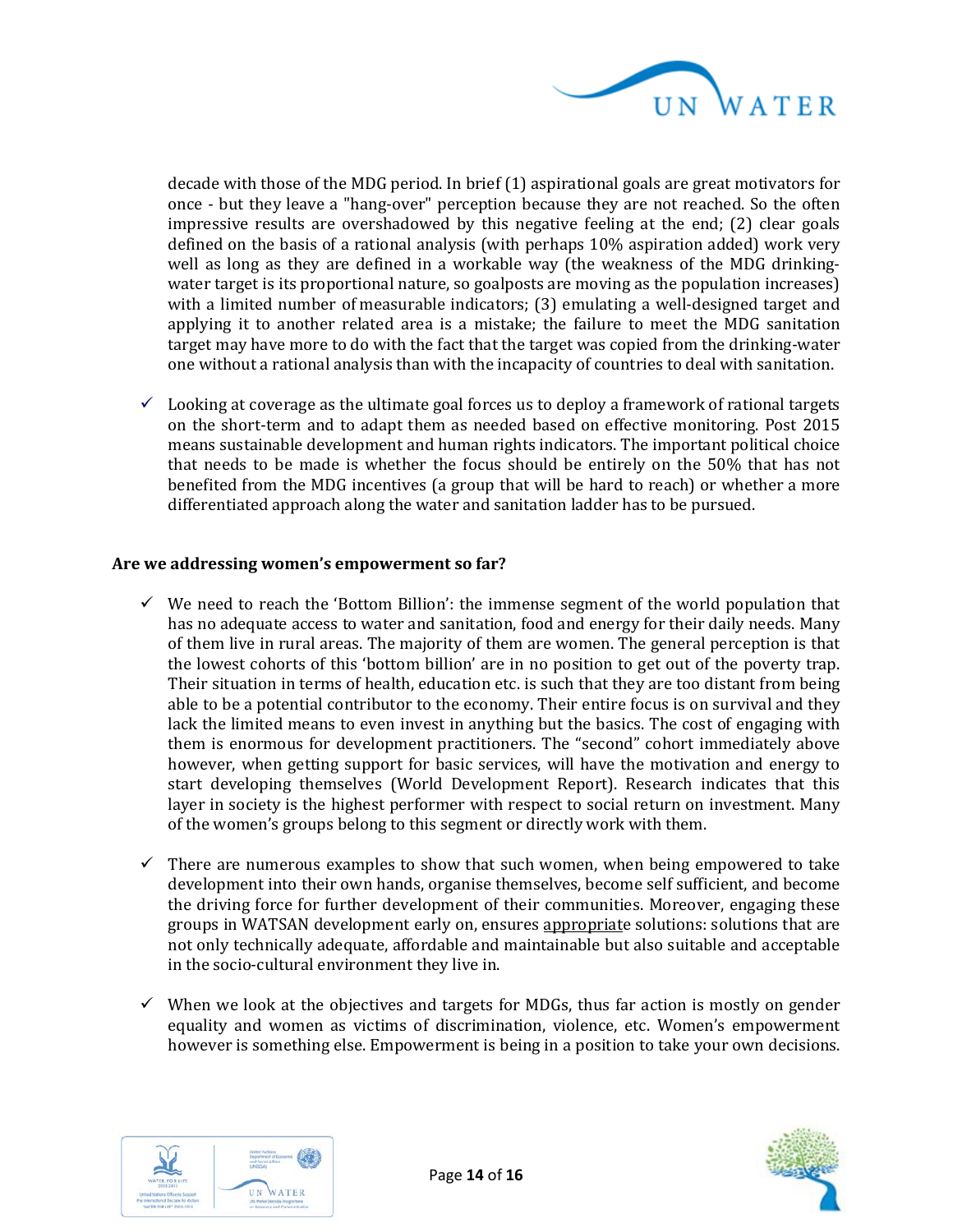

This and other governance related aspects (corruption, human rights, stakeholder empowerment, pro-poor etc) are fundamental to UN work. Both bottom up and top down.

 $\checkmark$  Addressing empowerment means: to create an enabling environment for women (and other Major Groups for that matter) to actively take part in development. Is enshrined in Agenda 21 and the Dublin/Rio Principles for participatory approaches in Integrated Water Resources Management at the lowest APPROPRIATE level (Principle 2). The Women's Major Group has an important role to play in reaching out to and involving the 'bottom billion'. It is a social process that requires time and investments, but is essential to achieve effective water governance and sustainable change.

#### **On improving water resources management**



#### **Participants attending the session**

- **Slow water management investments:**  There has been declines over the last 20 years in investment both in water infrastructure and in data collection –The demand for water coming from various sectors (agriculture, energy) is a very important part of this process – not water only for the sake of water, but water for the sake of the human lives and the production of goods and services that depend on it. Those sectors: agriculture, cities, health – they need to be calling for more investment in water, in order for governments to hear the call.
- **Intersectoral collaboration**: It is an institutional issue-we all tend to focus on what is in front of us. The challenges that we





**Franz Marré, Head of Division of the Water, Energy and Urban Development, Federal Ministry for Economic Cooperation and Development (BMZ), and Prof Jan Lundqvist, Senior Scientific Advisor at the Stockholm International Water Institute (SIWI)**